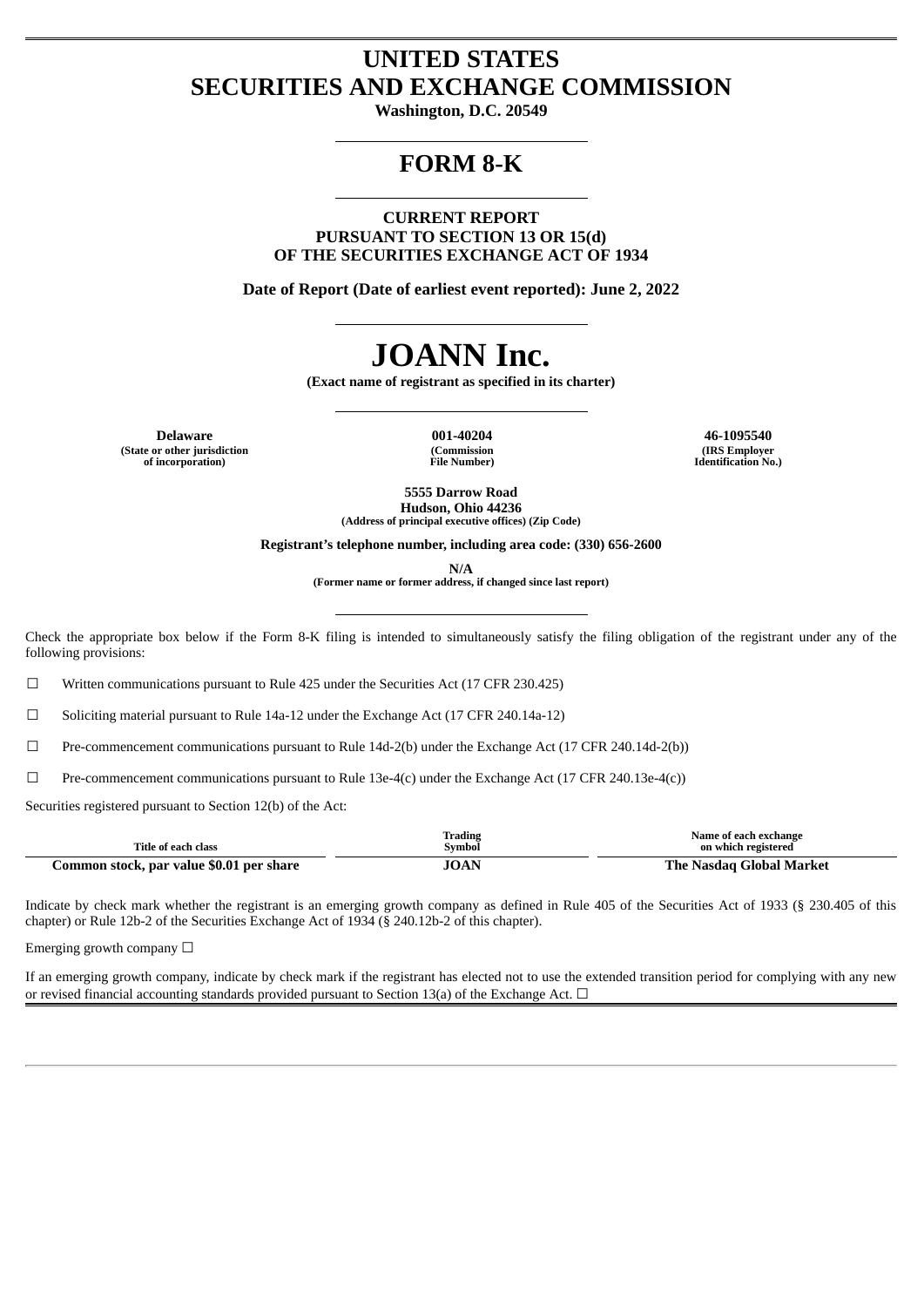#### **Item 2.02 Results of Operations and Financial Condition.**

On June 2, 2022, JOANN Inc. (the "Company") issued a press release announcing its financial results for the fiscal quarter ended April 30, 2022. A copy of the Company's press release is furnished as Exhibit 99.1 to this Current Report on Form 8-K and is incorporated herein by reference.

The information furnished pursuant to Item 2.02 of this Current Report on Form 8-K, including Exhibit 99.1, is being furnished and shall not be deemed to be "filed" for the purposes of Section 18 of the Securities Exchange Act of 1934, as amended (the "Exchange Act"), or otherwise subject to the liabilities of that section. Furthermore, the information furnished pursuant to Item 2.02 of this Current Report on Form 8-K, including Exhibit 99.1, shall not be deemed to be incorporated by reference into any registration statement or other document filed pursuant to the Securities Act of 1933, as amended, or the Exchange Act, except as expressly set forth by specific reference in such a filing.

# **Item 9.01 Financial Statements and Exhibits.**

(d) Exhibits

| <b>Exhibit</b><br>Number | <b>Description</b>                                                          |
|--------------------------|-----------------------------------------------------------------------------|
| <u>99.1</u>              | Press release issued by JOANN Inc., dated June 2, 2022                      |
| 104                      | Cover Page Interactive Data File (embedded within the Inline XBRL document) |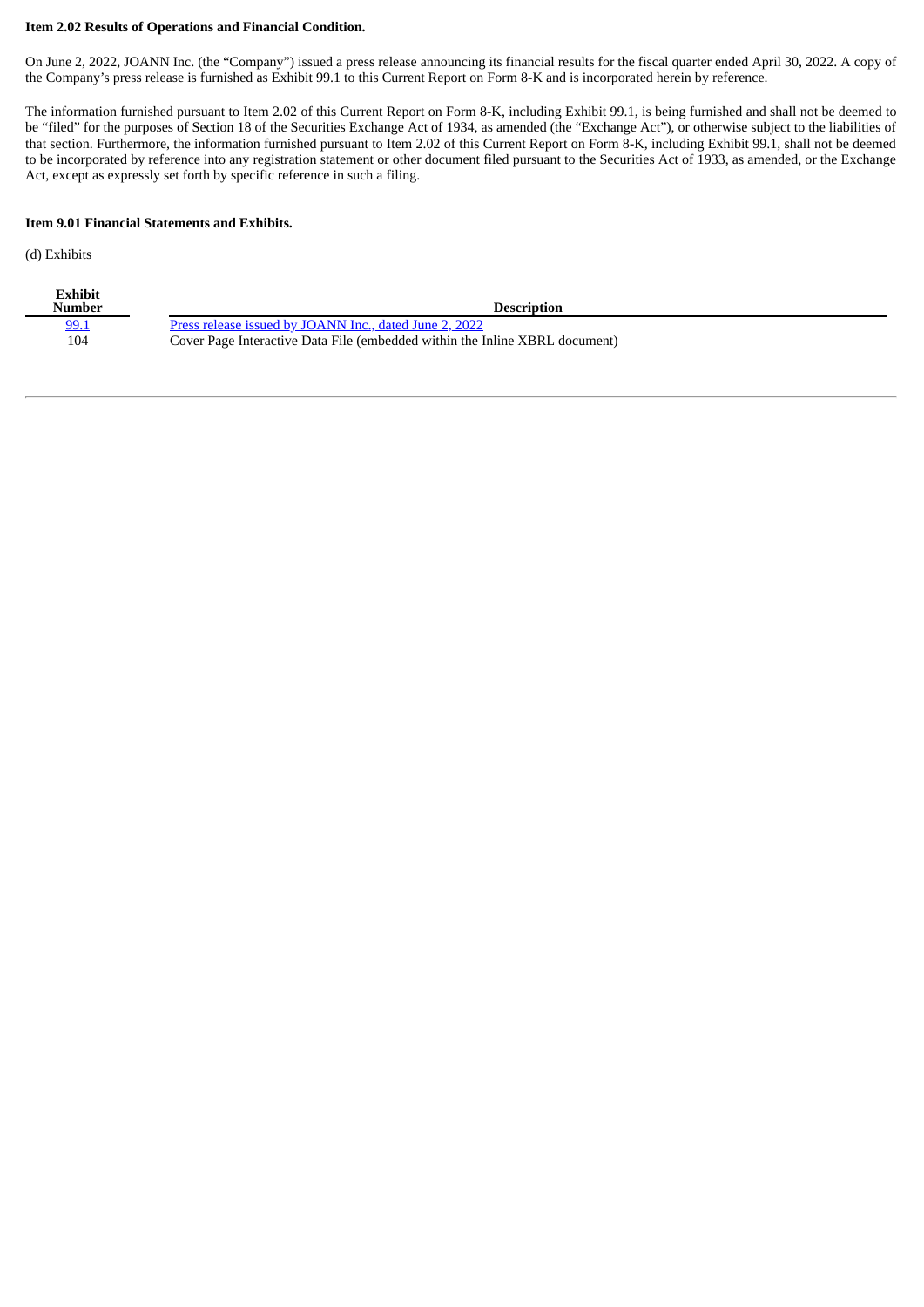#### **SIGNATURES**

Pursuant to the requirements of the Securities Exchange Act of 1934, the registrant has duly caused this report to be signed on its behalf by the undersigned hereunto duly authorized.

# **JOANN INC.**

Name: Matt Susz

Title: Executive Vice President, Chief Financial Officer

Dated: June 2, 2022 By: /s/ Matt Susz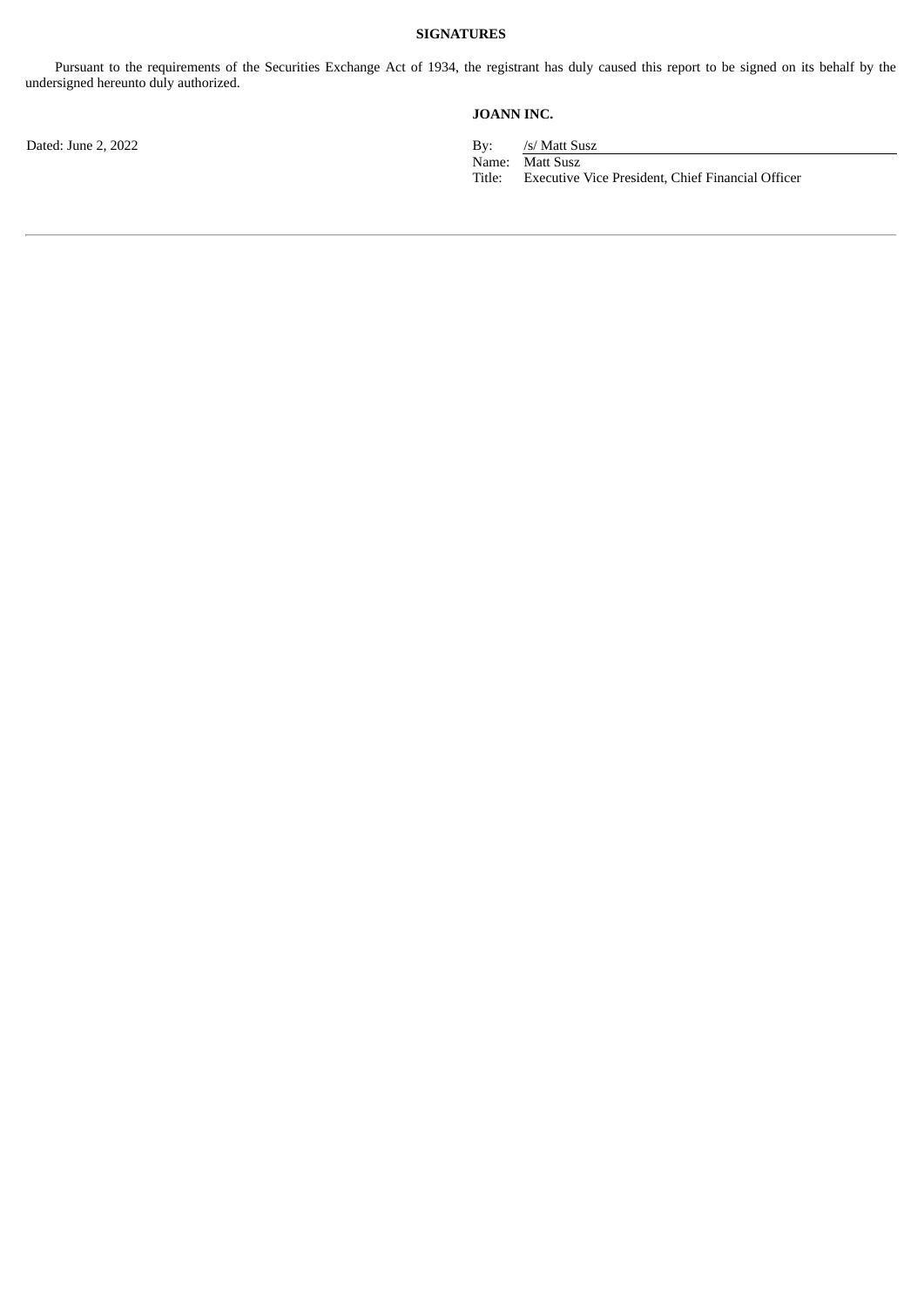- <span id="page-3-0"></span>• **The company continues to navigate challenged supply chains and inflationary environment**
- First quarter sales totaled \$498 million for a total comparable sales decline of 12.9% (following a 15.0% increase in the **first quarter last year)**
- First quarter gross margin of 48.3% was impacted by 580 bps of excess import supply chain costs. Gross margin for **the quarter improved by 140 bps on an adjusted basis**

HUDSON, OH (June 2, 2022) — JOANN Inc. (NASDAQ: JOAN) ("JOANN"), the nation's category leader in sewing and one of the fastest growing competitors in the arts and crafts category, today reported results for its first quarter ending April 30, 2022.

"Against a difficult operating environment for the retail industry during the latest quarter, our merchandising and store level execution was extremely resilient," noted JOANN's President and Chief Executive Officer Wade Miquelon. "Despite unprecedented supply chain disruptions and high levels of inflation, our product assortments and service standards remain very strong as evidenced by our continuously improving Net Promoter Scores. The impact of excess ocean freight costs was significant in the quarter, but as expected, costs have moderated on a sequential basis as compared to the previous quarter. While we know that supply chains will continue to be challenged, we have added carrier capacity and operating flexibility to better manage through those challenges and ensure we deliver exciting product assortments to our customers at the best possible cost. We also acknowledge that we are in a difficult environment for consumer discretionary categories. While we have seen strength in our event-based categories, that has not offset weakness in our higher ticket technology assortments. JOANN has effectively navigated tough economic cycles over our over 75-year history, and we remain confident in our ability to similarly overcome the current set of macro challenges to emerge in a position of strength within the creative products industry."

#### **First Quarter Highlights:**

- Net sales declined by 13.3% compared to the same period last year to \$498.0 million, with total comparable sales decreasing 12.9% (against a total comparable sales increase of 15.0% last year).
- Gross profit of \$240.7 million on a GAAP basis decreased by 20% compared to the first quarter of last year. After adjusting for \$28.9 million of excess ocean freight and related supply chain costs, adjusted gross profit of \$269.6 million declined by 11% compared to the same quarter last year.
- Gross margin was 48.3% on a GAAP basis, a decrease of 440 basis points compared to the first quarter last year. After adjusting for excess supply chain costs, gross margin of 54.1% improved by 140 basis points compared to the first quarter last year.
- Selling, general and administrative expenses increased by 3.7% compared to the first quarter of last year, driven by expenses to support an increase in store refresh projects as well as higher labor and distribution costs.
- Net loss of \$35.1 million compared to net income of \$15.1 million in the same quarter last year.
- Adjusted EBITDA of \$18.6 million compared to \$57.5 million in the same quarter last year.
- Our quarterly dividend of \$0.11 per share was paid to holders of JOANN common stock on April 8, 2022.

## **Balance Sheet Highlights:**

- Adjusted EBITDA for Credit Agreement reporting was \$214.3 million on a trailing 12-month basis, resulting in net debt to Adjusted EBITDA leverage of 4.4x for Credit Agreement reporting.
- Long-term debt, net was \$931.0 million as of April 30, 2022 with cash and cash equivalents of \$22.3 million.

#### **Webcast and Conference Call Information:**

JOANN management will host a conference call and webcast to discuss the results today, Thursday, June 2, 2022 at 5:00 p.m. ET. The number to call for the live interactive teleconference is 1 (833) 398-1023 and the passcode is 3551339. The live broadcast of JOANN's conference call will be available online at the Company's website, www.joann.com, under the Investor Relations section, on June 2, 2022, beginning at 5:00 p.m. ET. The online replay will follow shortly after the call and will be available for one year.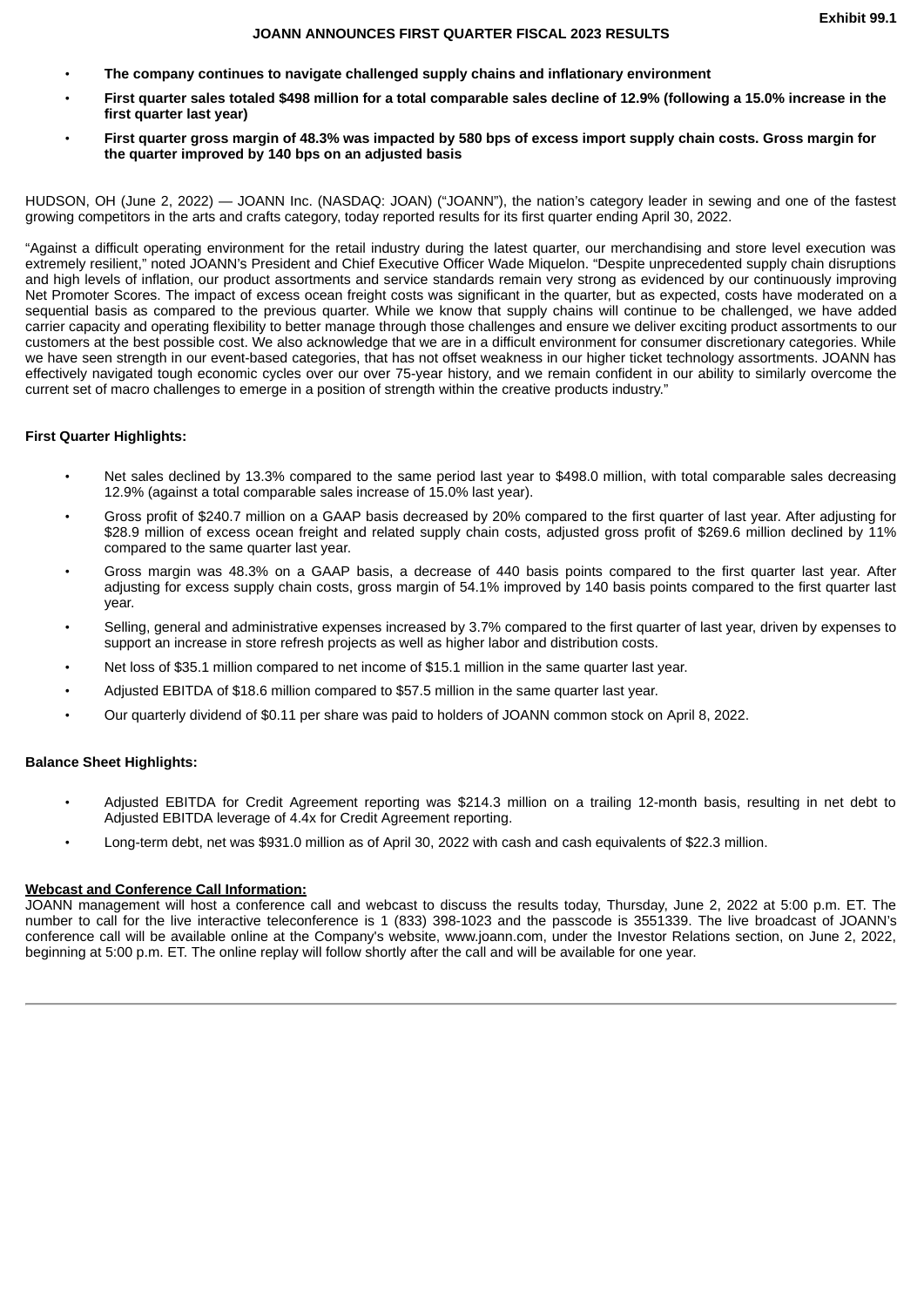#### **Table 1. JOANN Inc. Consolidated Statements of Income (Loss) (Unaudited)**

|                                              |                | <b>Thirteen Weeks Ended</b>         |       |  |
|----------------------------------------------|----------------|-------------------------------------|-------|--|
|                                              |                | April 30,<br>May 1,<br>2022         |       |  |
|                                              |                | (In millions except per share data) |       |  |
| Net sales                                    | $\mathfrak{D}$ | 498.0<br>- \$                       | 574.4 |  |
| Cost of sales                                |                | 257.3                               | 271.7 |  |
| Gross profit                                 |                | 240.7                               | 302.7 |  |
| Selling, general and administrative expenses |                | 259.1                               | 249.9 |  |
| Depreciation and amortization                |                | 20.1                                | 20.4  |  |
| Operating profit (loss)                      |                | (38.5)                              | 32.4  |  |
| Interest expense, net                        |                | 11.2                                | 13.2  |  |
| Debt related (gain)                          |                |                                     | (0.1) |  |
| Step acquisition write-off                   |                | 1.0                                 |       |  |
| Income (loss) before income taxes            |                | (50.7)                              | 19.3  |  |
| Income tax provision (benefit)               |                | (15.6)                              | 4.2   |  |
| Net income (loss)                            | \$             | (35.1)<br>\$                        | 15.1  |  |
| Earnings (loss) per common share:            |                |                                     |       |  |
| <b>Basic</b>                                 | \$             | $(0.86)$ \$                         | 0.39  |  |
| <b>Diluted</b>                               | \$             | $(0.86)$ \$                         | 0.38  |  |
| Weighted-average common shares outstanding:  |                |                                     |       |  |
| <b>Basic</b>                                 |                | 40.6                                | 38.4  |  |
| <b>Diluted</b>                               |                | 40.6                                | 39.7  |  |
|                                              |                |                                     | 2     |  |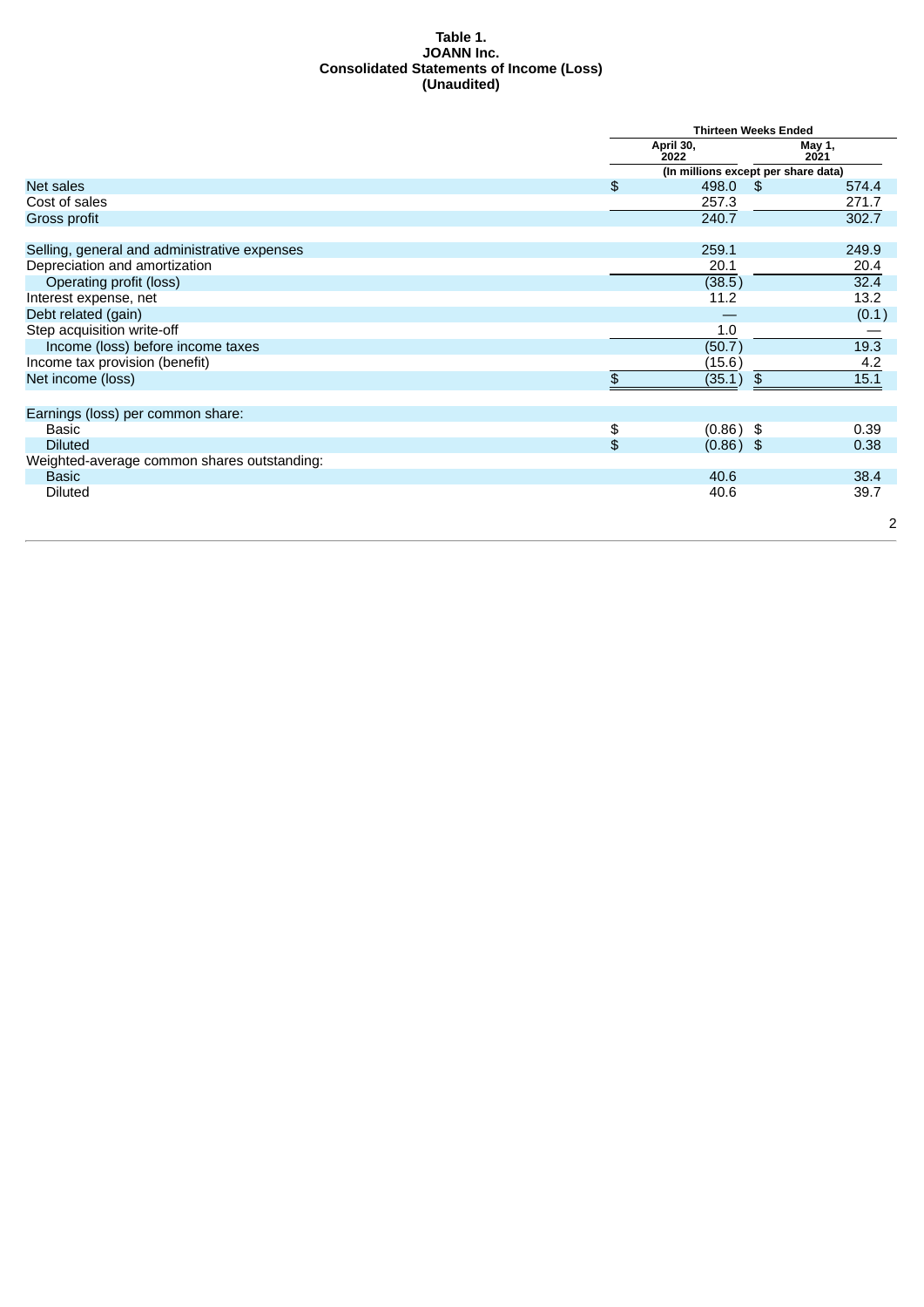#### **Table 2. JOANN Inc. Consolidated Balance Sheets (Unaudited)**

|                                                     |                       | April 30,<br>2022 |                         | May 1,<br>2021 |
|-----------------------------------------------------|-----------------------|-------------------|-------------------------|----------------|
|                                                     |                       | (In millions)     |                         |                |
| <b>Assets</b>                                       |                       |                   |                         |                |
| Current assets:                                     |                       |                   |                         |                |
| Cash and cash equivalents                           | $\mathfrak{D}$        | 22.3              | \$                      | 22.7           |
| Inventories                                         |                       | 674.5             |                         | 539.3          |
| Prepaid expenses and other current assets           |                       | 58.2              |                         | 66.6           |
| <b>Total current assets</b>                         |                       | 755.0             |                         | 628.6          |
|                                                     |                       |                   |                         |                |
| Property, equipment and leasehold improvements, net |                       | 263.1             |                         | 282.0          |
| Operating lease assets                              |                       | 803.2             |                         | 828.2          |
| Goodwill, net                                       |                       | 162.0             |                         | 162.0          |
| Intangible assets, net                              |                       | 373.6             |                         | 375.5          |
| Other assets                                        |                       | 35.4              |                         | 25.2           |
| <b>Total assets</b>                                 | $\boldsymbol{\theta}$ | 2,392.3           | $\overline{\mathbf{r}}$ | 2,301.5        |
|                                                     |                       |                   |                         |                |
| Liabilities and Shareholders' Equity                |                       |                   |                         |                |
| <b>Current liabilities:</b>                         |                       |                   |                         |                |
| Accounts payable                                    | $\mathfrak{D}$        | 194.0             | \$                      | 205.1          |
| Accrued expenses                                    |                       | 127.4             |                         | 127.1          |
| Current portion of operating lease liabilities      |                       | 169.5             |                         | 180.4          |
| Current portion of long-term debt                   |                       | 6.8               |                         |                |
| <b>Total current liabilities</b>                    |                       | 497.7             |                         | 512.6          |
|                                                     |                       |                   |                         |                |
| Long-term debt, net                                 |                       | 931.0             |                         | 760.4          |
| Long-term operating lease liabilities               |                       | 725.5             |                         | 755.2          |
| Long-term deferred income taxes                     |                       | 88.8              |                         | 86.9           |
| Other long-term liabilities                         |                       | 34.3              |                         | 51.2           |
|                                                     |                       |                   |                         |                |
| Shareholders' equity:                               |                       |                   |                         |                |
| Common stock, stated value \$0.01 per share         |                       | 0.4               |                         | 0.4            |
| Additional paid-in capital                          |                       | 203.7             |                         | 202.2          |
| Retained (deficit)                                  |                       | (64.5)            |                         | (53.9)         |
| Accumulated other comprehensive income (loss)       |                       | 5.3               |                         | (0.2)          |
| Treasury stock at cost                              |                       | (29.9)            |                         | (13.3)         |
| Total shareholders' equity                          |                       | 115.0             |                         | 135.2          |
| Total liabilities and shareholders' equity          | \$                    | 2,392.3           | $\frac{1}{2}$           | 2,301.5        |
|                                                     |                       |                   |                         |                |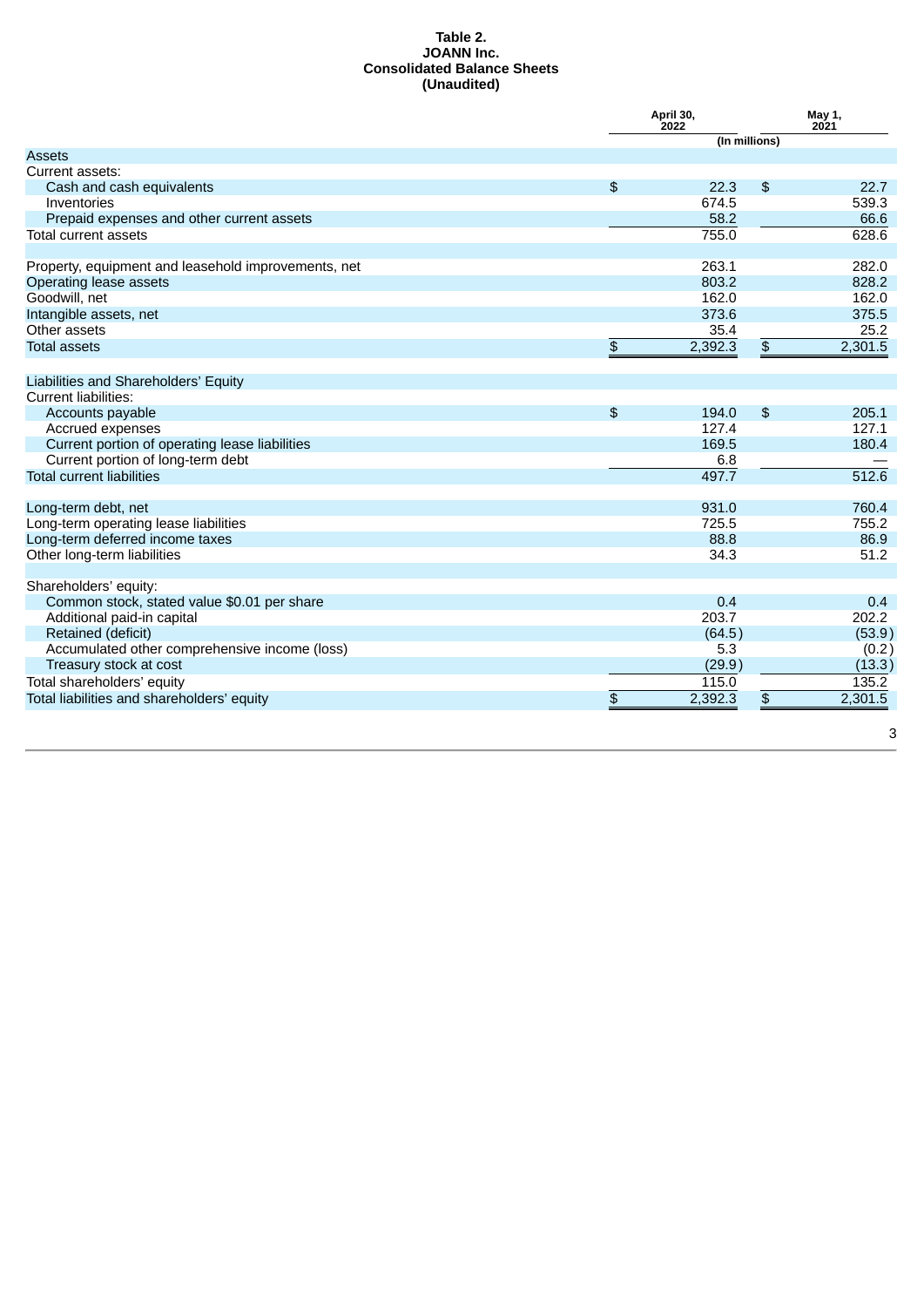#### **Table 3. JOANN Inc. Consolidated Statements of Cash Flows (Unaudited)**

|                                                                                         | <b>Thirteen Weeks Ended</b> |                   |                         |                |
|-----------------------------------------------------------------------------------------|-----------------------------|-------------------|-------------------------|----------------|
|                                                                                         |                             | April 30,<br>2022 |                         | May 1,<br>2021 |
|                                                                                         |                             | (In millions)     |                         |                |
| Net cash provided by (used for) operating activities:                                   |                             |                   |                         |                |
| Net income (loss)                                                                       | \$                          | $(35.1)$ \$       |                         | 15.1           |
| Adjustments to reconcile net income (loss) to net cash (used for) operating activities: |                             |                   |                         |                |
| Non-cash operating lease expense                                                        |                             | 41.4              |                         | 39.3           |
| Depreciation and amortization                                                           |                             | 20.1              |                         | 20.4           |
| Deferred income taxes                                                                   |                             | (0.1)             |                         | (0.4)          |
| Stock-based compensation expense                                                        |                             | 1.0               |                         | 0.6            |
| Amortization of deferred financing costs and original issue discount                    |                             | 0.5               |                         | 0.8            |
| Debt related (gain)                                                                     |                             |                   |                         | (0.1)          |
| Step acquisition write-off                                                              |                             | 1.0               |                         |                |
| Changes in operating assets and liabilities:                                            |                             |                   |                         |                |
| Decrease (increase) in inventories                                                      |                             | (15.9)            |                         | 16.6           |
| Decrease (increase) in prepaid expenses and other current assets                        |                             | (18.9)            |                         | 6.1            |
| (Decrease) in accounts payable                                                          |                             | (59.8)            |                         | (45.0)         |
| (Decrease) in accrued expenses                                                          |                             | (16.3)            |                         | (47.5)         |
| (Decrease) in operating lease liabilities                                               |                             | (38.5)            |                         | (48.5)         |
| (Decrease) in other long-term liabilities                                               |                             | (3.7)             |                         | (1.5)          |
| Other, net                                                                              |                             | 2.1               |                         | 0.6            |
| Net cash (used for) operating activities                                                |                             | (122.2)           |                         | (43.5)         |
| Net cash (used for) investing activities:                                               |                             |                   |                         |                |
| Capital expenditures                                                                    |                             | (19.3)            |                         | (10.5)         |
| Acquisitions                                                                            |                             | (4.3)             |                         |                |
| Other investing activities                                                              |                             |                   |                         | (0.2)          |
| Net cash (used for) investing activities                                                |                             | (23.6)            |                         | (10.7)         |
| Net cash provided by (used for) financing activities:                                   |                             |                   |                         |                |
| Term loan payments                                                                      |                             | (3.4)             |                         | (70.9)         |
| Borrowings on revolving credit facility                                                 |                             | 221.7             |                         | 147.6          |
| Payments on revolving credit facility                                                   |                             | (66.2)            |                         | (102.1)        |
| Purchase and retirement of debt                                                         |                             |                   |                         | (0.9)          |
| Principal payments on finance lease obligations                                         |                             | (2.3)             |                         | (1.2)          |
| Issuance of common stock, net of underwriting commissions and offering costs            |                             |                   |                         | 77.0           |
| Proceeds from exercise of stock options                                                 |                             | 0.4               |                         |                |
| Payments of taxes related to the net issuance of team member stock awards               |                             | (0.1)             |                         |                |
| Dividends paid                                                                          |                             | (4.5)             |                         |                |
| Net cash provided by financing activities                                               |                             | 145.6             |                         | 49.5           |
| Net (decrease) in cash and cash equivalents                                             |                             | (0.2)             |                         | (4.7)          |
| Cash and cash equivalents at beginning of period                                        |                             | 22.5              |                         | 27.4           |
| Cash and cash equivalents at end of period                                              | \$                          | 22.3              | \$                      | 22.7           |
| Cash paid during the period for:                                                        |                             |                   |                         |                |
|                                                                                         | \$                          | 10.4              | $\overline{\mathbf{f}}$ | 12.8           |
|                                                                                         |                             |                   |                         |                |
| Interest<br>Income taxes, net of refunds                                                |                             | (0.4)             |                         | (0.3)          |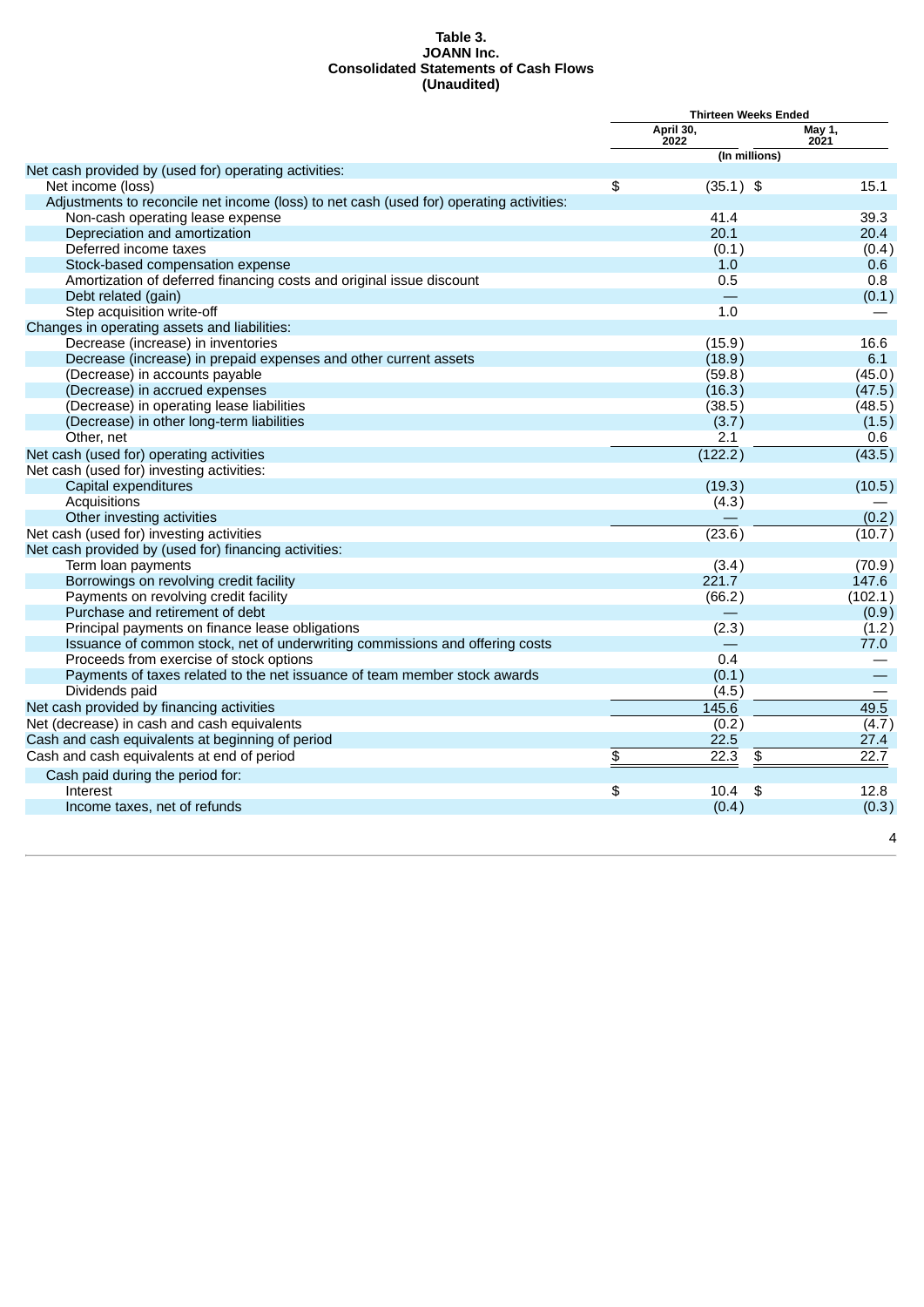#### **Table 4. JOANN Inc. Reconciliation of Net Income (Loss) to Adjusted EBITDA (Unaudited)**

|                                    |     | <b>Thirteen Weeks Ended</b> |                |  |
|------------------------------------|-----|-----------------------------|----------------|--|
|                                    |     | April 30,<br>2022           | May 1,<br>2021 |  |
|                                    |     | (In millions)               |                |  |
| Net income (loss)                  | \$  | $(35.1)$ \$                 | 15.1           |  |
| Income tax provision (benefit)     |     | (15.6)                      | 4.2            |  |
| Interest expense, net              |     | 11.2                        | 13.2           |  |
| Depreciation and amortization (1)  |     | 20.6                        | 20.6           |  |
| Debt related (gain) (2)            |     |                             | (0.1)          |  |
| Step acquisition write-off (3)     |     | 1.0                         |                |  |
| Strategic initiatives (4)          |     | 2.1                         | 0.3            |  |
| Excess import freight costs (5)    |     | 28.9                        |                |  |
| Other COVID-19 costs (6)           |     | __                          | 1.3            |  |
| Technology development expense (7) |     | 2.1                         | 1.8            |  |
| Stock-based compensation expense   |     | 1.0                         | 0.6            |  |
| Sponsor management fee (8)         |     |                             | 0.4            |  |
| Other $(9)$                        |     | 2.4                         | 0.1            |  |
| <b>Adjusted EBITDA</b>             | \$. | 18.6                        | 57.5           |  |

(1) "Depreciation and amortization" represents depreciation, amortization of intangible assets and amortization of content costs.<br>(2) "Debt related (gain)" represents losses and gains associated with debt repurchases below

(2) "Debt related (gain)" represents losses and gains associated with debt repurchases below par and the write off of unamortized fees and original issue discount associated with debt refinancings.

(3) "Step acquisition write-off" represents a loss of \$1.0 million as a result of a decrease in the value of our previously held equity investment in WeaveUp, Inc. to its fair value using step acquisition accounting.

(4) "Strategic initiatives" represents non-recurring costs, such as third-party consulting costs and one-time start-up costs, that are not part of our ongoing operations and are incurred to execute differentiated, project-based strategic initiatives.

(5) As discussed in greater detail below, "Excess import freight costs" represents excess inbound freight costs (compared to our standard costs based on recently negotiated carrier rates) due to increasing freight rates, in particular the significant transitory impact of constrained ocean freight capacity and incremental domestic transportation costs incurred due to unprecedented congestion in U.S. ports arising from surging market demand for shipping capacity as economies begin to recover from the COVID-19 pandemic.

(6) "Other COVID-19 costs" represents costs incurred for store location cleaning supplies and deep clean services.

(7) "Technology development expense" represents one-time IT project management and implementation expenses, such as temporary labor costs, thirdparty consulting fees and user fees incurred during the development period of a new software application, that are not part of our ongoing operations and are typically redundant during the initial implementation of software applications or other technology systems across different functional operations of our business before they are in productive use.

(8) "Sponsor management fee" represents management fees paid to our sponsor, Leonard Green & Partners, L.P. ("LGP") (or advisory affiliates thereof), in accordance with our management services agreement. The management fee was discontinued upon the completion of our initial public offering in March 2021, as LGP no longer provides managerial services to us in any form.

(9) "Other" represents the one-time impact of severance, certain legal matters, executive leadership transition and business transition activities.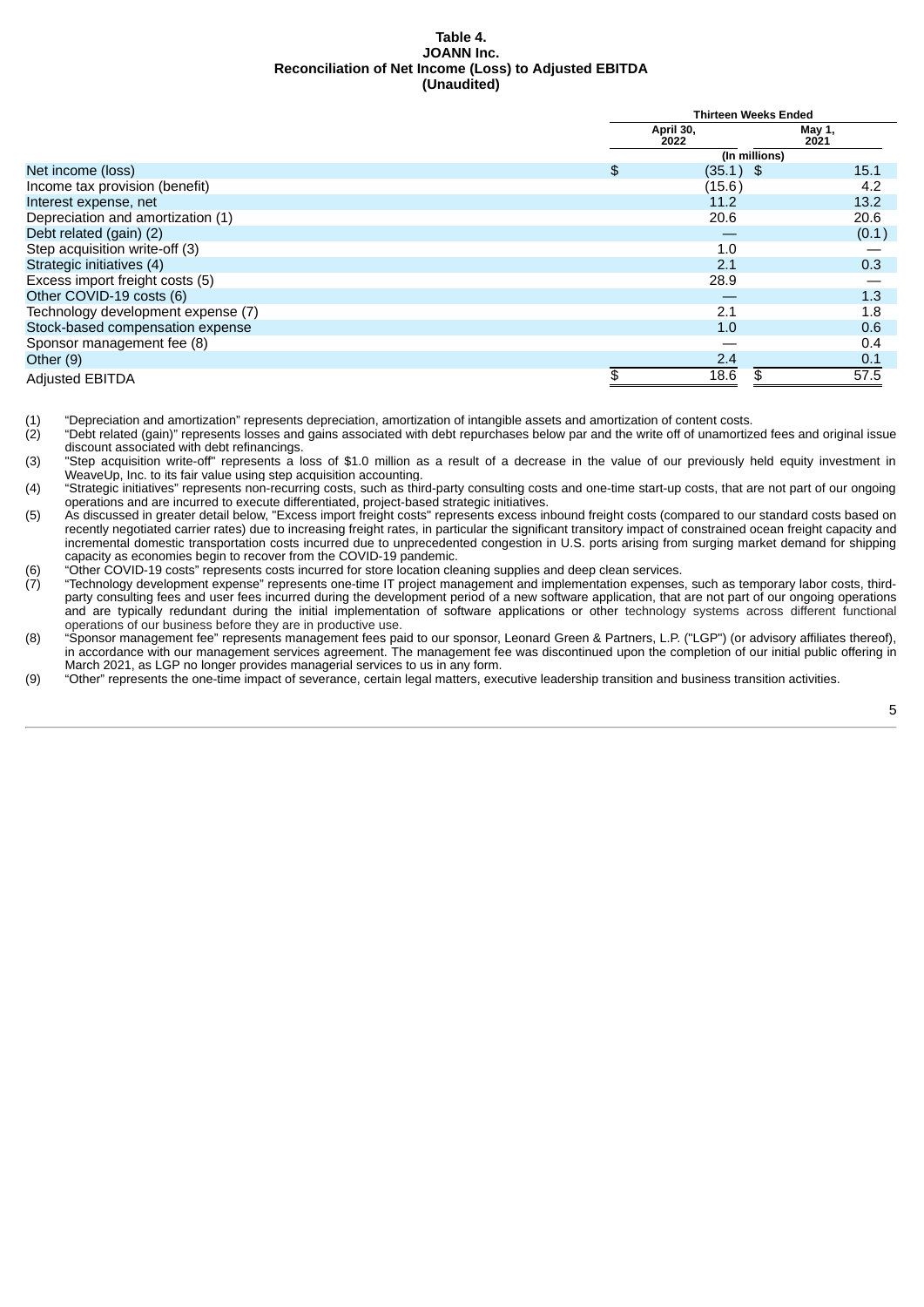#### **Table 5. JOANN Inc. Reconciliation of Net Income (Loss) to Adjusted Net Income (Loss) (Unaudited)**

|                                               | <b>Thirteen Weeks Ended</b>         |                |  |
|-----------------------------------------------|-------------------------------------|----------------|--|
|                                               | April 30,<br>2022                   | May 1,<br>2021 |  |
|                                               | (In millions except per share data) |                |  |
| Net income (loss)                             | \$<br>$(35.1)$ \$                   | 15.1           |  |
| Debt related (gain)                           |                                     | (0.1)          |  |
| Step acquisition write-off                    | 1.0                                 |                |  |
| Strategic initiatives                         | 2.1                                 | 0.3            |  |
| Excess import freight costs                   | 28.9                                |                |  |
| Other COVID-19 costs                          |                                     | 1.3            |  |
| Technology development expense                | 2.1                                 | 1.8            |  |
| Stock-based compensation expense              | 1.0                                 | 0.6            |  |
| Sponsor management fee                        |                                     | 0.4            |  |
| Other                                         | 2.4                                 | 0.1            |  |
| Tax impact of adjustments (10)                | (11.5)                              | (1.1)          |  |
| Adjusted net income (loss)                    | (9.1)                               | 18.4<br>\$     |  |
|                                               |                                     |                |  |
| Diluted earnings (loss) per share             | \$<br>$(0.86)$ \$                   | 0.38           |  |
| Adjusted diluted earnings (loss) per share    | \$<br>$(0.22)$ \$                   | 0.46           |  |
|                                               |                                     |                |  |
| Weighted-average shares outstanding - basic   | 40.6                                | 38.4           |  |
| Weighted-average shares outstanding - diluted | 40.6                                | 39.7           |  |

(10) "Tax impact of adjustments" represents the tax effect of the total adjustments based on our forecasted effective tax rate, before discrete adjustments, for fiscal 2023 and fiscal 2022.

6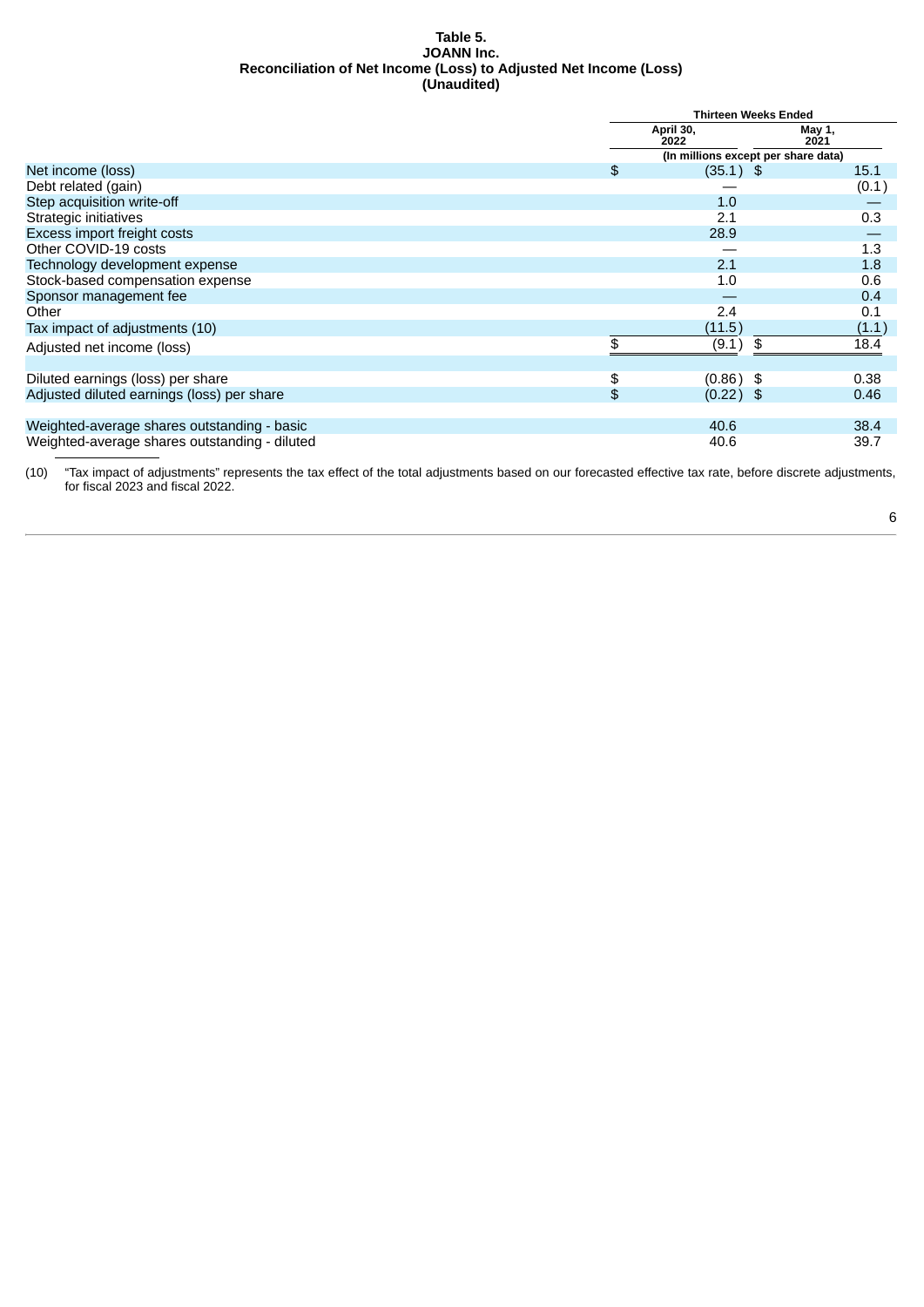#### **Table 6. JOANN Inc. Reconciliation of Gross Profit to Adjusted Gross Profit (Unaudited)**

|                             | <b>Thirteen Weeks Ended</b> |               |                |  |
|-----------------------------|-----------------------------|---------------|----------------|--|
|                             | April 30,<br>2022           |               | May 1,<br>2021 |  |
|                             |                             | (In millions) |                |  |
| Net sales                   | \$<br>498.0                 | $\sqrt{3}$    | 574.4          |  |
| Cost of sales               | 257.3                       |               | 271.7          |  |
| Gross profit                | 240.7                       |               | 302.7          |  |
| Excess import freight costs | 28.9                        |               |                |  |
| Adjusted gross profit       | 269.6                       | \$            | 302.7          |  |
| Adjusted gross margin       | 54.1%                       |               | 52.7%          |  |
|                             |                             |               |                |  |
|                             |                             |               |                |  |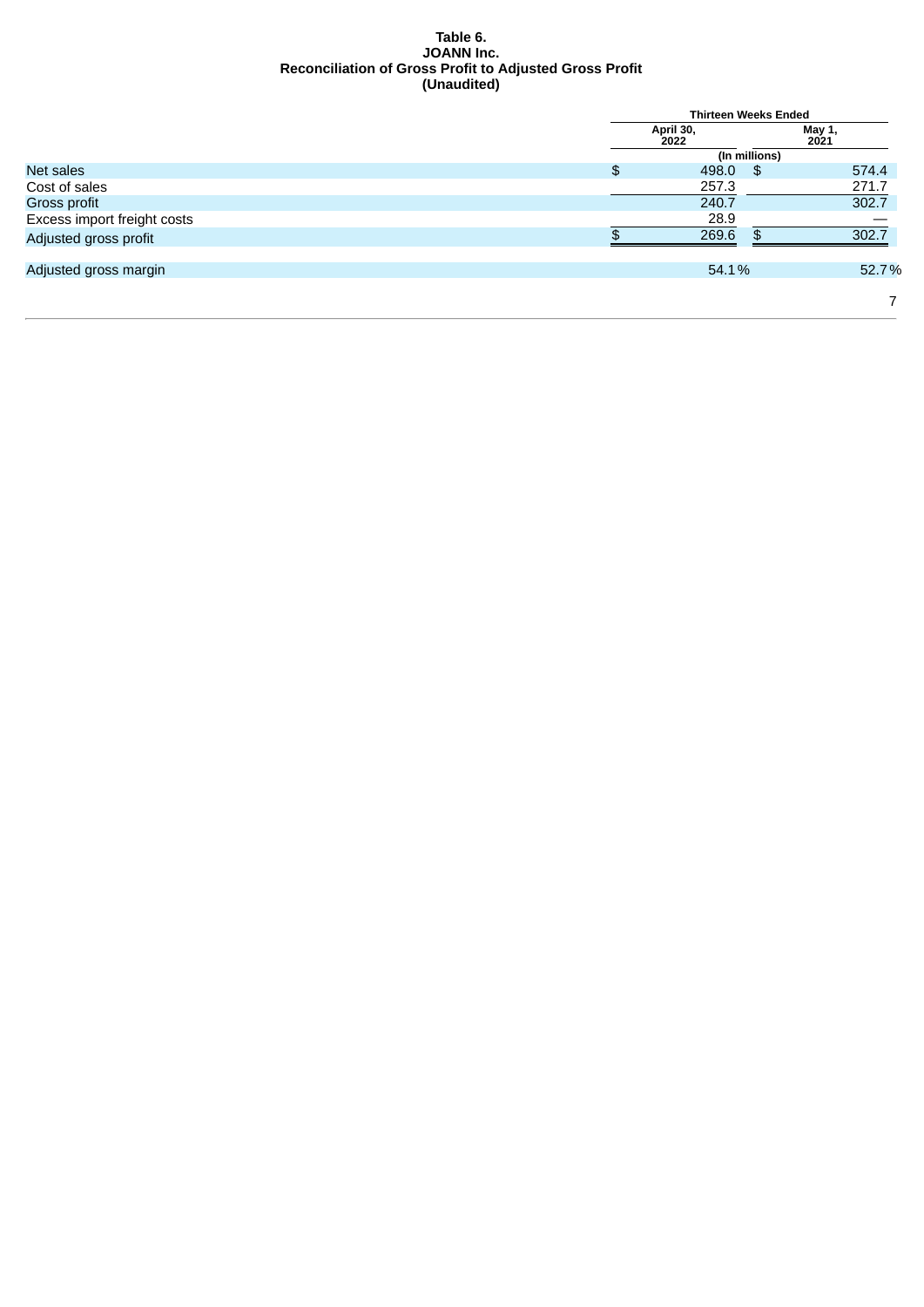#### **Table 7. JOANN Inc. Reconciliation of Net Cash Used for Operating Activities to Credit Facility Adjusted EBITDA (Unaudited)**

| (In millions)                                                            | <b>Four Quarters Ended</b><br>April 30, 2022 |         |
|--------------------------------------------------------------------------|----------------------------------------------|---------|
| Net cash used for operating activities                                   | \$                                           | (102.3) |
| Non-cash operating lease expense                                         |                                              | (164.7) |
| Depreciation and amortization excluding content cost amortization        |                                              | (79.8)  |
| Deferred income taxes                                                    |                                              | 0.1     |
| Stock-based compensation expense                                         |                                              | (2.9)   |
| Amortization of deferred financing costs and original issue discount     |                                              | (2.2)   |
| Debt related loss                                                        |                                              | (3.4)   |
| Gain on sale leaseback                                                   |                                              | 24.5    |
| Step acquisition write-off                                               |                                              | (1.0)   |
| Loss on disposal and impairment of other fixed assets                    |                                              | (0.9)   |
| Change in operating assets and liabilities                               |                                              | 339.1   |
| Net income                                                               | \$                                           | 6.5     |
| Income tax benefit                                                       |                                              | (6.8)   |
| Interest expense, net                                                    |                                              | 49.2    |
| Depreciation and amortization                                            |                                              | 80.8    |
| Debt related loss                                                        |                                              | 3.4     |
| Gain on sale leaseback                                                   |                                              | (24.5)  |
| Step acquisition write-off                                               |                                              | 1.0     |
| Strategic initiatives                                                    |                                              | 5.5     |
| Excess import freight costs                                              |                                              | 75.5    |
| Other COVID-19 costs                                                     |                                              | 0.2     |
| Technology development expense                                           |                                              | 9.3     |
| Stock-based compensation expense                                         |                                              | 2.9     |
| Loss on disposal and impairment of fixed and operating lease assets      |                                              | 1.1     |
| Other                                                                    |                                              | (0.5)   |
| <b>Adjusted EBITDA</b>                                                   | \$                                           | 203.6   |
| Pre-opening and closing costs excluding loss on disposal of fixed assets |                                              | 10.7    |
| Credit Facility Adjusted EBITDA                                          | \$                                           | 214.3   |
|                                                                          |                                              | 8       |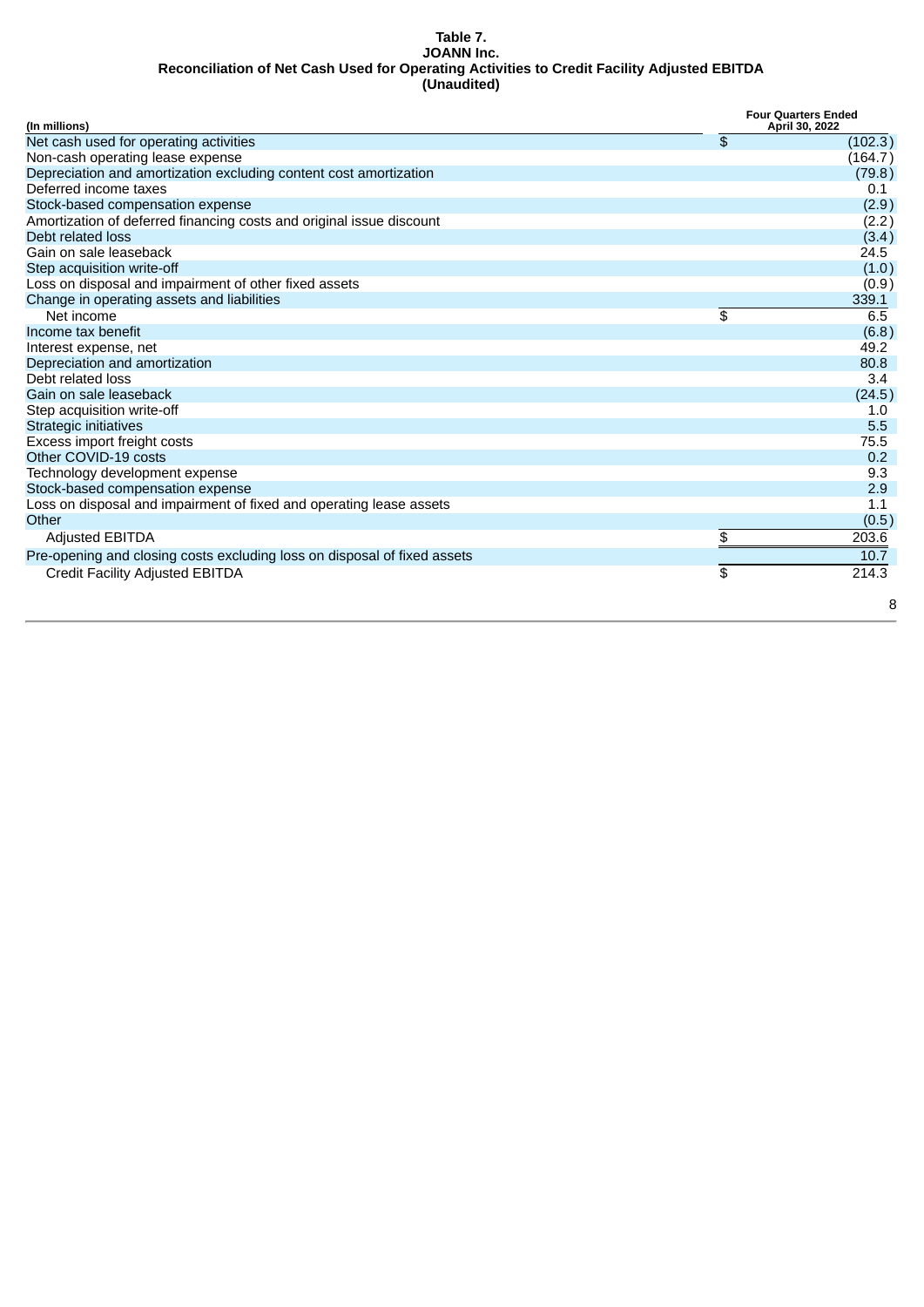# *Adjusted EBITDA*

JOANN presents Adjusted EBITDA, which is not a recognized financial measure under accounting principles generally accepted in the United States of America ("GAAP"), because it believes it assists investors and analysts in comparing JOANN's performance across reporting periods on a consistent basis by excluding items that management does not believe are indicative of JOANN's core operating performance. Management believes Adjusted EBITDA is helpful in highlighting trends in JOANN's core operating performance compared to other measures, which can differ significantly depending on long-term strategic decisions regarding capital structure, the tax jurisdictions in which companies operate and capital investments. JOANN also uses Adjusted EBITDA in connection with establishing discretionary annual incentive compensation; supplementing GAAP measures of performance in the evaluation of the effectiveness of its business strategies; making budgeting decisions; comparing its performance against that of other peer companies using similar measures; and because its credit facilities use measures similar to Adjusted EBITDA to measure its compliance with certain covenants.

JOANN defines Adjusted EBITDA as net income (loss) plus income tax provision (benefit), interest expense, net and depreciation and amortization, as further adjusted to eliminate the impact of certain non-cash items and other items that management does not consider indicative of its ongoing operating performance, including debt related gains and losses, step acquisition write-offs, costs related to strategic initiatives, COVID-19 costs, technology development expenses, stock-based compensation expense, sponsor management fees and other one-time costs. Its adjustments for COVID-19 related costs include, as a separate line item, excess import freight costs. The excess import freight costs are directly attributable to surging market demand for shipping capacity as economies begin to recover from the COVID-19 pandemic, as well as actions taken by government and industry leaders designed to protect against further spread of the virus, which have disrupted the efficient operation of domestic and international supply chains. These COVID-19 related conditions have produced an imbalance of ocean freight capacity and related demand, as well as port congestion and other supply chain disruptions that are adding significant cost to JOANN's procurement of imported merchandise. JOANN believes that these excess import freight costs include significantly higher rates paid per container to ocean carriers, as well as fees paid due to congested ports that JOANN does not normally incur. In a normative operating environment, JOANN would procure 70% to 80% of its needs for ocean freight under negotiated contract rates, with the balance procured in a brokered market, typically at no more than a 10% - 15% premium to its contract rates. Accordingly, JOANN established a standard cost ("standard cost") assuming those contract capacities, established rates and typical premium in the brokered market for peak volume needs not covered under its contracts. Negotiation of its current contact rates were finalized in May 2021, and JOANN is currently in annual negotiations with numerous ocean carriers on updated rates. In the current COVID-19 impacted operating environment, JOANN's contracted capacity has consistently not been met by its carriers, and rates paid on the open market have escalated to up to an average of nearly 200% above its contract rates and in some cases over 300% greater. The amount of excess import freight costs included as an adjustment to arrive at Adjusted EBITDA is calculated by subtracting, from its actual import freight costs, its standard cost for the applicable period. JOANN is identifying these COVID-19 related excess import freight costs as a separate line item in the table above due to their magnitude and to distinguish them from other COVID-19 related costs JOANN has previously excluded in calculating Adjusted EBITDA.

Adjusted EBITDA has limitations as an analytical tool, and you should not consider it in isolation or as a substitute for analysis of JOANN's results as reported under GAAP. Some of these limitations include:

- Adjusted EBITDA does not reflect JOANN's cash expenditures or future requirements for capital expenditures or contractual commitments;
- Adjusted EBITDA does not reflect changes in JOANN's cash requirements for its working capital needs;
- Adjusted EBITDA does not reflect the interest expense and the cash requirements necessary to service interest and principal payments on JOANN's debt;
- Adjusted EBITDA does not reflect cash requirements for replacement of assets that are being depreciated and amortized;
- Adjusted EBITDA does not reflect non-cash compensation, which is a key element of JOANN's overall long-term incentive compensation;
- Adjusted EBITDA does not reflect the impact of certain cash charges or cash receipts resulting from matters JOANN does not find indicative of its ongoing operations; and
- other companies in JOANN's industry may calculate Adjusted EBITDA differently than it does, limiting its usefulness as a comparative measure.

JOANN compensates for these limitations by relying primarily on JOANN's GAAP results and using Adjusted EBITDA only as supplemental information.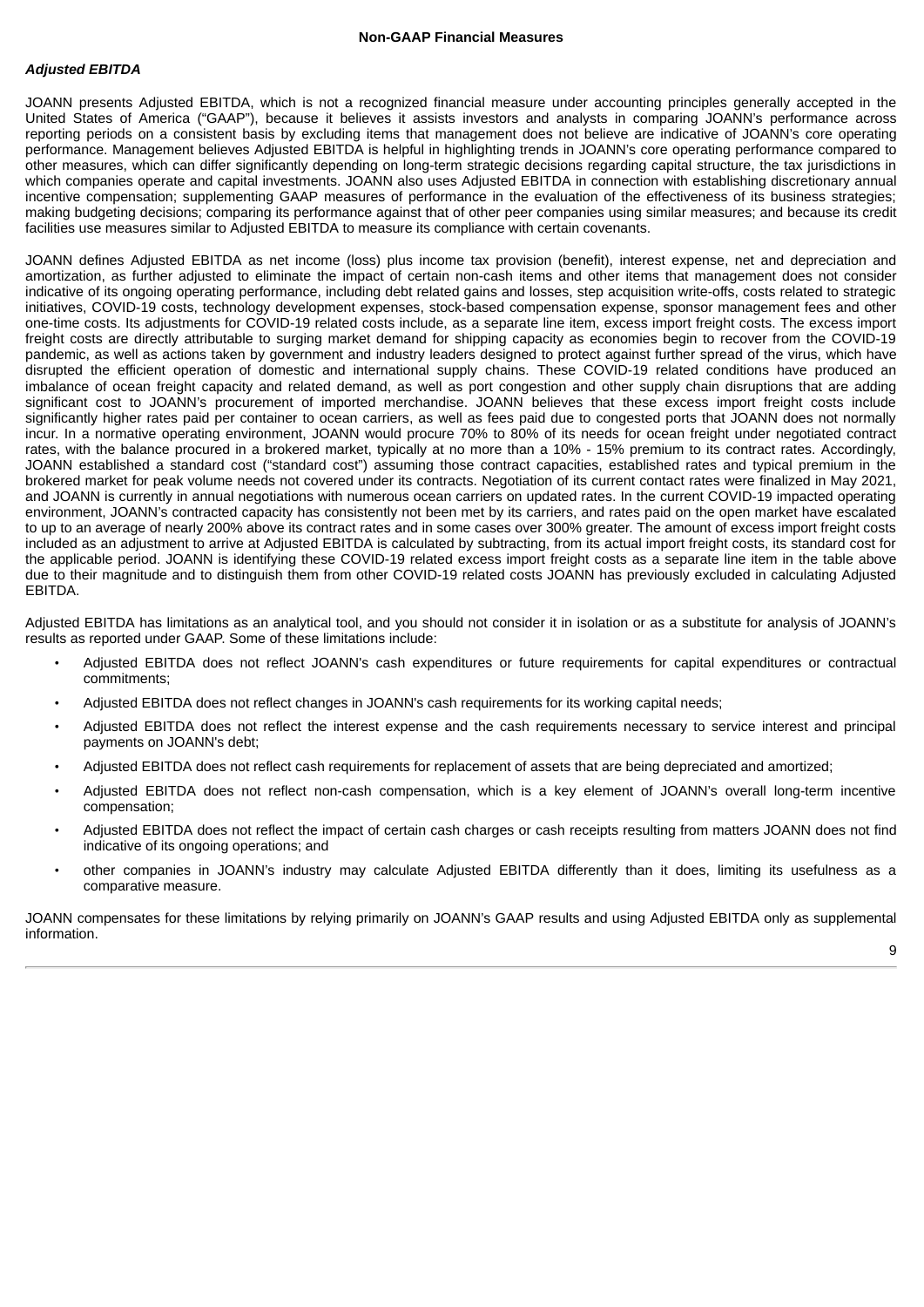# *Adjusted Net Income (Loss) and Adjusted Diluted Earnings (Loss) per Share*

JOANN presents adjusted net income (loss) and adjusted diluted earnings (loss) per share, which are not recognized financial measures under GAAP, because it believes these additional key measures assist investors and analysts in comparing JOANN's performance across reporting periods on a consistent basis by excluding items that management does not believe are indicative of JOANN's core operating performance. Management believes that adjusted net income (loss) and adjusted diluted earnings (loss) per share are helpful in highlighting trends in JOANN's core operating performance compared to other measures, which can differ significantly depending on long-term strategic decisions regarding capital structure and capital investments. JOANN also uses adjusted net income (loss) and adjusted diluted earnings (loss) per share to supplement GAAP measures of performance in the evaluation of the effectiveness of its business strategies; to make budgeting decisions; and to compare its performance against that of other peer companies using similar measures.

JOANN defines adjusted net income (loss) as net income (loss) adjusted to eliminate the impact of certain non-cash items and other items that management does not consider indicative of its ongoing operating performance, including debt related gains and losses, step acquisition write-offs, costs related to strategic initiatives, COVID-19 costs, technology development expenses, stock-based compensation expense, sponsor management fees and other one-time costs. The adjustments are itemized in the table above. Adjusted diluted earnings (loss) per share is defined as adjusted net income (loss) divided by the weighted-average number of common shares outstanding assuming dilution in periods in which there is an adjusted net income.

## *Adjusted Gross Profit and Adjusted Gross Margin*

JOANN presents adjusted gross profit and adjusted gross margin, which are not recognized financial measures under GAAP, because it believes they assist investors and analysts in comparing JOANN's performance across reporting periods on a consistent basis by excluding items that management does not believe are indicative of JOANN's core operating performance.

JOANN defines adjusted gross profit as gross profit excluding excess import freight costs and adjusted gross margin as adjusted gross profit divided by net sales.

## *Credit Facility Adjusted EBITDA*

JOANN presents Credit Facility Adjusted EBITDA because it is a measure that is calculated in accordance with JOANN's asset-based revolving credit facility agreement, as amended, and senior secured term loan facility (collectively "Credit Facilities") and used to determine compliance with certain ratios in the Credit Facilities, tested each quarter on the basis of the preceding four quarters. Accordingly, management believes that Credit Facility Adjusted EBITDA is material to an investor's understanding of JOANN's financial condition and liquidity.

JOANN defines Credit Facility Adjusted EBITDA as Adjusted EBITDA (as defined above) plus pre-opening and closing costs excluding loss on disposal of fixed assets, which is calculated consistently with the calculation of Adjusted EBITDA under the Credit Facilities.

#### FORWARD-LOOKING STATEMENTS

This document contains forward-looking statements within the meaning of the Private Securities Litigation Reform Act of 1995. JOANN intends such forward-looking statements to be covered by the safe harbor provisions for forward-looking statements contained in Section 27A of the Securities Act of 1933, as amended (the "Securities Act") and Section 21E of the Securities Exchange Act of 1934, as amended (the "Exchange Act"). Readers can generally identify forward-looking statements by the use of forward-looking terminology such as "anticipate," "believe," "continue," "could," "estimate," "expect," "intend," "may," "might," "plan," "potential," "predict," "seek," "vision," or "should," or the negative thereof or other variations thereon or comparable terminology. Many factors could affect JOANN's actual financial results and cause them to vary materially from the expectations contained in forward-looking statements, including those set forth in this document. These risks, uncertainties, and factors include, among other things: inflationary pressures and their impact on JOANN's ability to control costs and on its customers level of discretionary income to spend on Creative Products; JOANN's ability to anticipate and effectively respond to disruptions or inefficiencies in its distribution network, e-commerce fulfillment function and transportation system, including availability and cost of import and domestic freight; the effects of potential changes to U.S. trade regulations and policies, including tariffs, on JOANN's business; developments involving JOANN's competitors and its industry; potential future impacts of the COVID-19 pandemic, including effects on supply chain costs and capacity; JOANN's ability to timely identify or effectively respond to consumer trends, and the potential effects of that ability on its relationship with its customers, the demand for JOANN's products and its market share; JOANN's expectations regarding the seasonality of its business; JOANN's ability to manage the distinct risks facing its e-commerce business and maintain a relevant omni-channel experience for its customers; JOANN's ability to maintain or negotiate favorable lease terms for its store locations; JOANN's ability to execute on its growth strategy to renovate and improve the